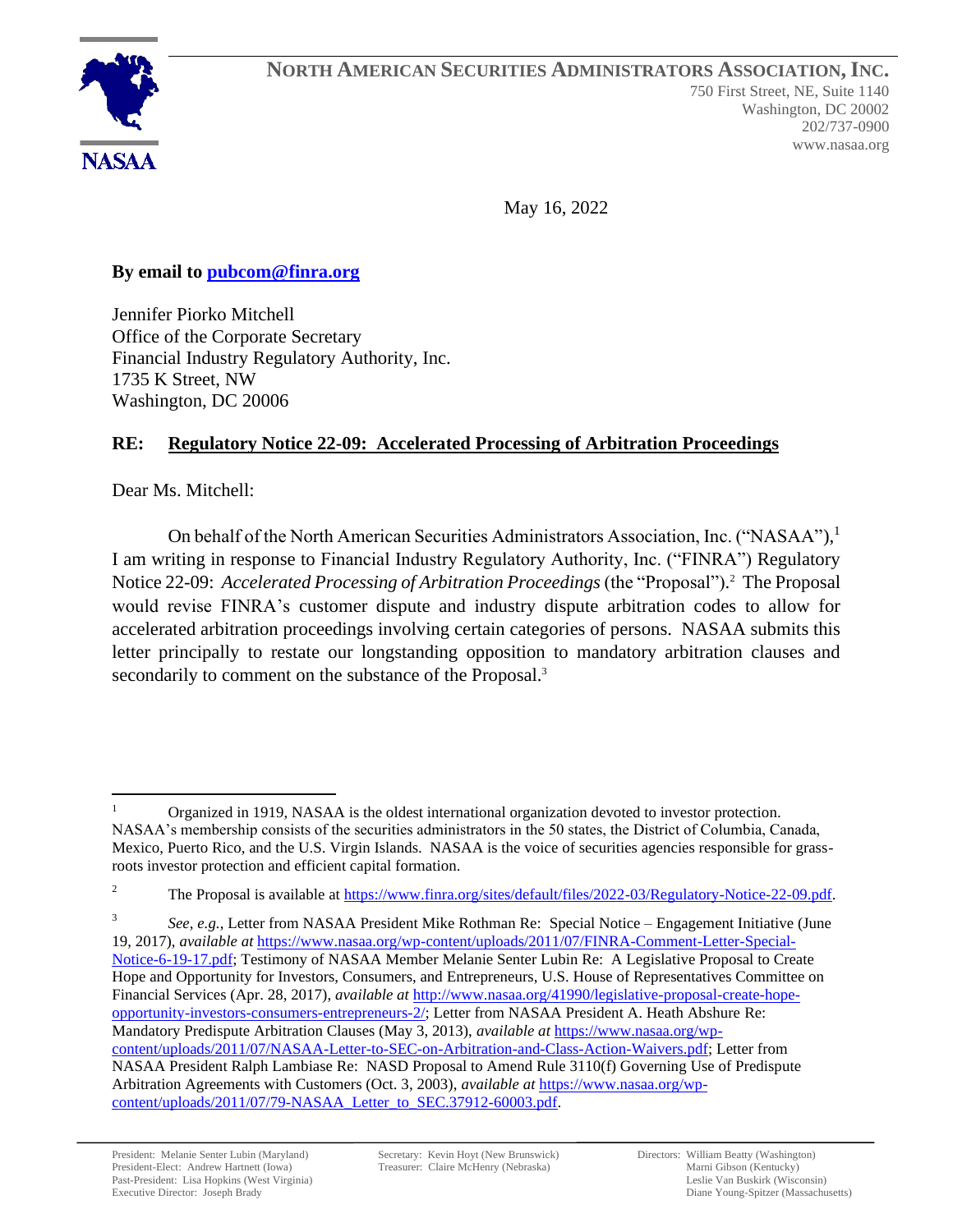### **I. FINRA Should Discontinue Its Policy of Allowing Mandatory Arbitration Clauses in Retail Customer Contracts.**

Investors should be entitled to their choice of forum when bringing claims against their broker-dealers. A customer might reasonably want to choose arbitration pursuant to FINRA's Code of Arbitration Procedure for Customer Disputes. <sup>4</sup> But a customer might also want to bring an action in a court of competent jurisdiction. Customers should have this choice. They should not have this decision foreclosed to them by virtue of having previously signed an adhesionary broker-dealer customer account agreement with a mandatory arbitration clause.

Mandatory arbitration provisions typically appear as clauses buried within customer account opening agreements. Account opening agreements are lengthy, abstruse contracts of adhesion that are difficult for customers to comprehend. An ordinary retail investor may not appreciate the rights they are surrendering when they sign a customer account agreement with a mandatory arbitration clause. This is true notwithstanding FINRA's steps to highlight the importance of predispute arbitration clauses<sup>5</sup> and to limit abusive broker-dealer practices in this area. 6 The fact that the U.S. Supreme Court has upheld the validity of mandatory predispute arbitration agreements, even in contracts of adhesion,<sup>7</sup> does not mean that permitting their use is good public policy. It is not, and NASAA encourages FINRA to fundamentally revisit its views on this issue.

### **II. NASAA Supports the Opportunity for Accelerated Arbitration Proceedings Involving Seriously Ill or Older Persons.**

Notwithstanding our preference for an end to the use of mandatory arbitration clauses, NASAA supports the Proposal's rule amendments which would institute a new nonbinding goal for panels to complete arbitration proceedings within 10 months upon the request of qualifying parties who are seriously ill or at least 75 years old.<sup>8</sup> Qualifying arbitrations would thus be on a schedule to finish slightly faster than other arbitrations, including arbitrations proceeding under

<sup>4</sup> FINRA Rule 12000 *et seq.*

<sup>5</sup> *E.g.*, NASD Notice to Members 05-09, *NASD Amends Rule Governing Predispute Arbitration with Customers* (Jan. 2005) (discussing amendments to NASD Rule 3110(f) designed to heighten disclosure standards for predispute arbitration provisions in customer account agreements).

<sup>6</sup> *E.g.*, FINRA Reg. Notice 21-16, *FINRA Reminds Members About Requirements When Using Predispute Arbitration Agreements for Customer Accounts* (Apr. 21, 2021) (noting, among other things, that FINRA rules preclude the inclusion of class action waivers in predispute arbitration provisions).

<sup>7</sup> *Lamps Plus, Inc. v. Varela*, 139 S. Ct. 1407 (2019) (upholding, by a 5-4 vote of the justices, a mandatory arbitration clause in an adhesionary corporate employment contract).

<sup>8</sup> FINRA member firms and their registered representatives will be able to take advantage of the proposed accelerated arbitration schedule as well if a registered representative meets the Proposal's eligibility requirements, however we suspect such instances will be rare and that the Proposal will be invoked most often by claimants.